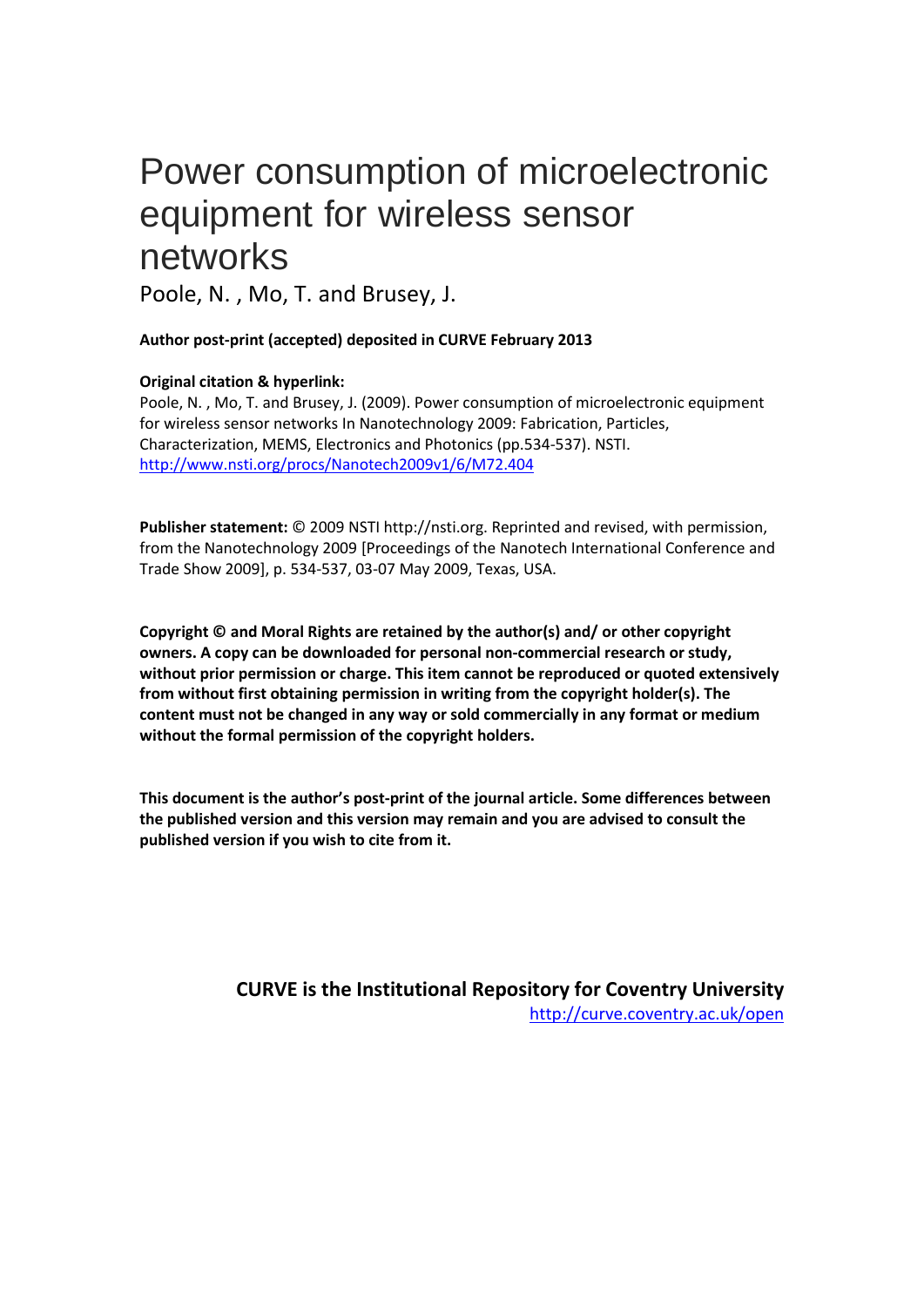## **Power Consumption of Microelectronic Equipment for Wireless Sensor Networks**

N. R. Poole<sup>\*</sup>, Y. K. Mo<sup>\*</sup>, J. Brusey<sup>\*</sup>, M. Langley<sup>\*\*</sup> and R. Hazelden<sup>\*\*\*</sup>

Cogent Computing Applied Research Centre, Coventry University CV1 5FB <sup>\*\*</sup>Vibro Meter UK, Viables Industrial Estate, Basingstoke, Hampshire, RG22 4BS  $*$ \*\*\*TRW Conekt, Stratford Road, Solihull, B90 4GW

## **ABSTRACT**

Previous work has reported on typical power consumption data for wireless sensor networks employing micro-electronics such as the Mica2 mote. This work is extended in this paper to cover power consumption in typical operational deployments of three battery powered wireless sensor network systems. Data for a Linux system based on XScale PXA270 processors, Texas Instruments eZ430 demonstrators and Arch Rock IPsensor nodes are presented. The effects of wireless communication, software functionality and processor configuration are illustrated. Conclusions are that power consumption and battery life are strongly influenced by processor capability. Minimizing wireless communications is always important while the effect of processor throttling is more complex and requires further research.

*Keywords*: power consumption, wireless sensor networks, power efficiency, power saving, battery sizing

#### **1 INTRODUCTION**

Various authors' have reported on power consumption for a variety of microelectronic devices deployed in wireless sensor applications. Davis and Miller [1] provide data for Mica2 motes based on the Atmel ATMega 128 processor with a CC1000 radio running TinyOS. Their results clearly show the significance of subsystem activity on power consumption. Raghunathan et al. [2] also consider the power consumption of Mica2 technology in the context of the solar powered Heliomote. The focus of their work is on the optimization of the solar energy harvesting system. Solar power is also the main focus of the work by Jeong et al. [3] which considers Heliomote and Trio wireless sensor nodes. The Fleck1, an integrated, solar powered wireless sensor node, also based on the Atmel ATMega 128 processor but with a Nordic nRF903 radio, is reported by Corke et al. [4]. More general coverage of energy harvesting techniques and power consumption for wireless sensor networks is covered in [5,6,7]. Wines and Braathen [8] authored a technical report considering the power consumption of the eZ430-RF2480 demonstration platform and describe companion measurement techniques. Their work is particularly valuable in demonstrating the influence of radio activity on power consumption and in predicting life expectancy under battery power.

The main additional value of the current work is in providing power consumption data for higher performance wireless sensor processors running Linux in typical applications. It also provides useful data for TelosB compatible nodes and reinforces earlier findings on MSP430 systems using CC2480 radios.

#### **2 APPLICATIONS AND METHODOLOGY**

The authors' research group has been involved with investigations into wireless sensor networks over a number of years. This work has been wide ranging [9] involving the following typical applications:

- Wearable sensor applications with a particular emphasis on explosive ordinance disposal suits (EOD).
- Industrial process monitoring [10] involving temperature, vibration and sound sensing.
- Building monitoring for commercial and residential scale premises, typically monitoring temperature, humidity, illumination  $CO<sub>2</sub>$  level and presence.
- Posture monitoring using wearable body accelerometers connected via a wireless network.
- Solar powered 802.11g wireless router nodes.

Specific topics researched have included: signal processing, data visualization, field mapping, data storage and transmission protocols, fault detection and management, test and debugging, and software engineering techniques for wireless sensor networks. Wherever possible practical demonstrators have been implemented to prove the technology and gain insight to real-world deployment issues. The majority of systems have been battery powered with power consumption and associated battery lifetime critical issues. It has been necessary to evaluate power consumption during the course of this work for a range of devices as described below and this work has grown to become a research theme in its own right.

## **3 DEVICES EVALUATED**

The work provided power consumption data on three distinct microelectronic systems (figure 1) offering varied processing and interface capabilities.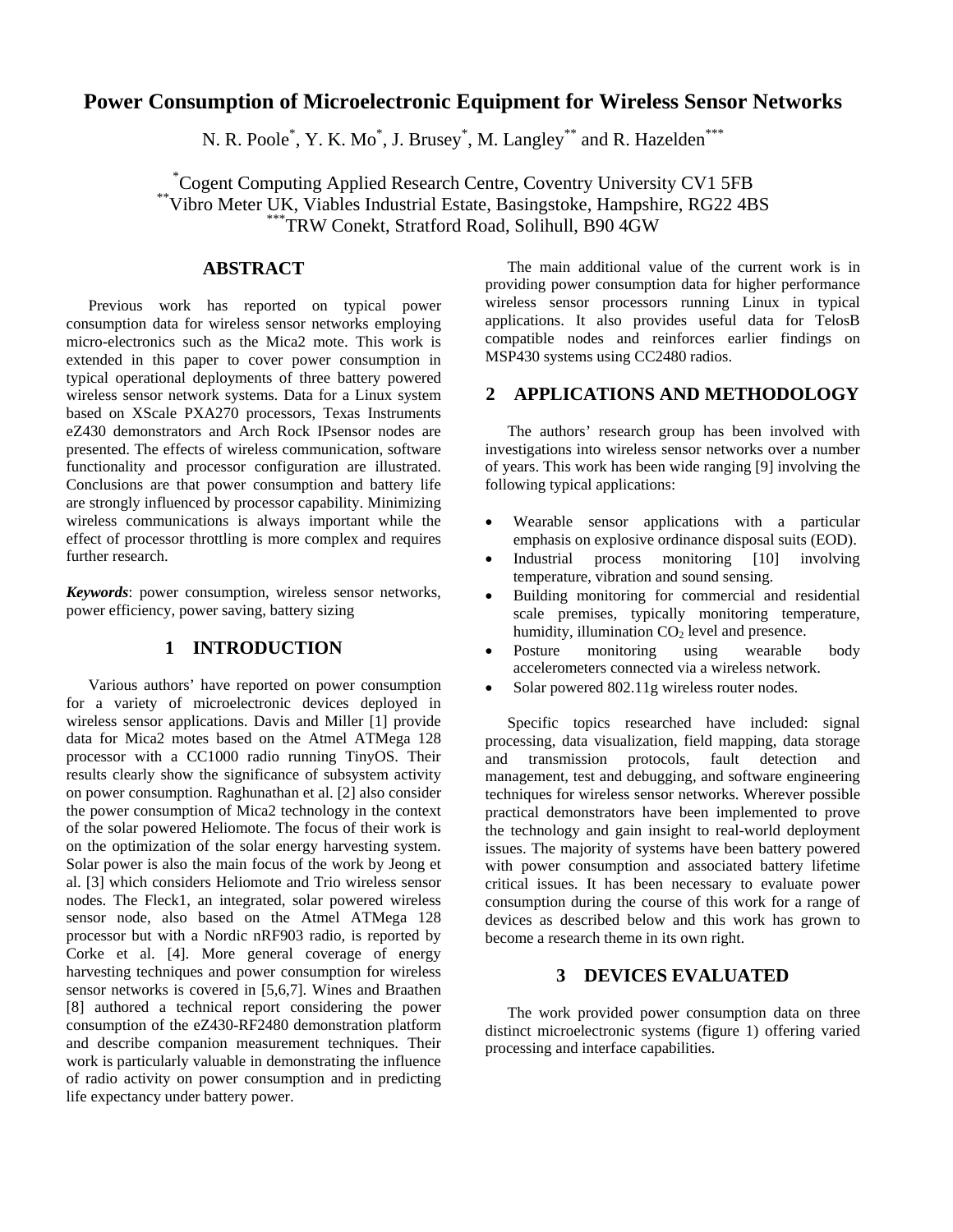

Figure 1: Gumstix, eZ430, and ArchRock platforms.

### **3.1 Marvell XScale Processor**

The Marvell XScale processor has been deployed employing the Gumstix Verdex [11] range of modules. The versions with which most experience has been gained use the 32-bit PXA270 processor operating at clock speeds of 200 – 400 MHz. They provide 64 MB RAM, 16 MB flash storage and Infineon PBA31308 based class 2 Bluetooth communications. These systems have been deployed in a variety of applications with software developed using the Linux OpenEmbedded build environment provided by the manufacturer. For wireless sensor networks the Gumstix are connected to a proprietary interface board that provides power management, a UCB1400 audio codec, USB, I<sup>2</sup>C and optionally Zigbee communications via a Maxstream XBee module. The composite system has a 100 x 30 mm footprint and operates at a nominal power level around 1W. Normal deployment power was from 3-off 800mAh AAA NiMH cells or an 1800 mAh Li-ion battery.

#### **3.2 Texas Instruments eZ430-RF2480**

The second microelectronic system evaluated was the eZ430-RF2480 demonstrator system from Texas Instruments [12]. This employs the ultra low power MSP430F2274 16-bit processor with  $32$  kB + 256 B flash and 1 kB RAM. Communications are provided by the CC2480 with an IEEE802.15.4 radio along with an onboard Texas Instruments Z-stack running on a dedicated processor giving Zigbee compatibility. This approach allows the application processing to take place on a relatively small and simple device with the user isolated from the complexities of low-level communications protocols. Software development takes place on industry standard integrated development environments for the MSP430 series such as Texas Instruments Code Composer or IAR Embedded Workbench. The device has been predominantly deployed in industrial monitoring applications to date. Deployment power source was 2-off 800 mAh NiMH cells.

## **3.3 Arch Rock IP Sensor Node**

The final microelectronic device considered has been deployed primarily for building monitoring applications. It is the Arch Rock IPsensor node [13] which is based on Berkeley TelosB [14] compatible electronics. It again employs a Texas Instruments MSP430 series processor, although higher specified with 48 kB flash memory, 10 kB RAM and 128 kB external flash. Communications are also via an IEEE 802.15.4 radio although this time running LoWPAN for triply redundant mesh networking. Standard on-board sensors include temperature, humidity and illumination. To date the devices have been deployed with the standard Arch Rock software which has the flexibility to allow a variety of external sensors to be connected over the standard interfaces provided. A software development kit is available if custom software is necessary for turnkey applications. Deployment power source was 2-off 1800 mAh AA NiMH cells.

### **4 RESULTS**

### **4.1 XScale Gumstix Platform**

Data was obtained from an industrial monitoring application employing a processor module, proprietary interface board and variable number of temperature sensors connected over the  $I<sup>2</sup>C$  bus. Nominal power consumption results for different processor configurations [15] and system elements are given in table 1. An important practical observation was that the system will take up to 78% additional power during its bootup sequence. This is due to the fact that the PXA270 will initialise in its maximum configuration by default and when the operating system takes control it can switch off any peripherals that are not required, such as the LCD interface in this case.

| Feature / Mode              | Power consumption (mW) |
|-----------------------------|------------------------|
| PXA270 max config           | 1012                   |
| PXA270 fast mode            | 552                    |
| PXA270 idle mode            | 276                    |
| PXA270 deep idle            | 184                    |
| PXA270 sleep mode           | 92                     |
| Verdex module (fast mode)   | 631                    |
| Bluetooth module (inactive) | 302                    |
| XBee Zigbee module          | 225                    |
| Serial interface module     | 147                    |
| Interface board             | 78                     |
| Temperature Sensor (each)   | 1.65                   |
| Total system (typical)      | 1125                   |

Table 1: Gumstix platform nominal power consumption.

Further investigations were directed at determining how power consumption varied with a variety of software processing on the node and the amount of radio communication employed. Table 2 illustrates that as the functionality expected from the node software increased there was a corresponding increase in power consumption.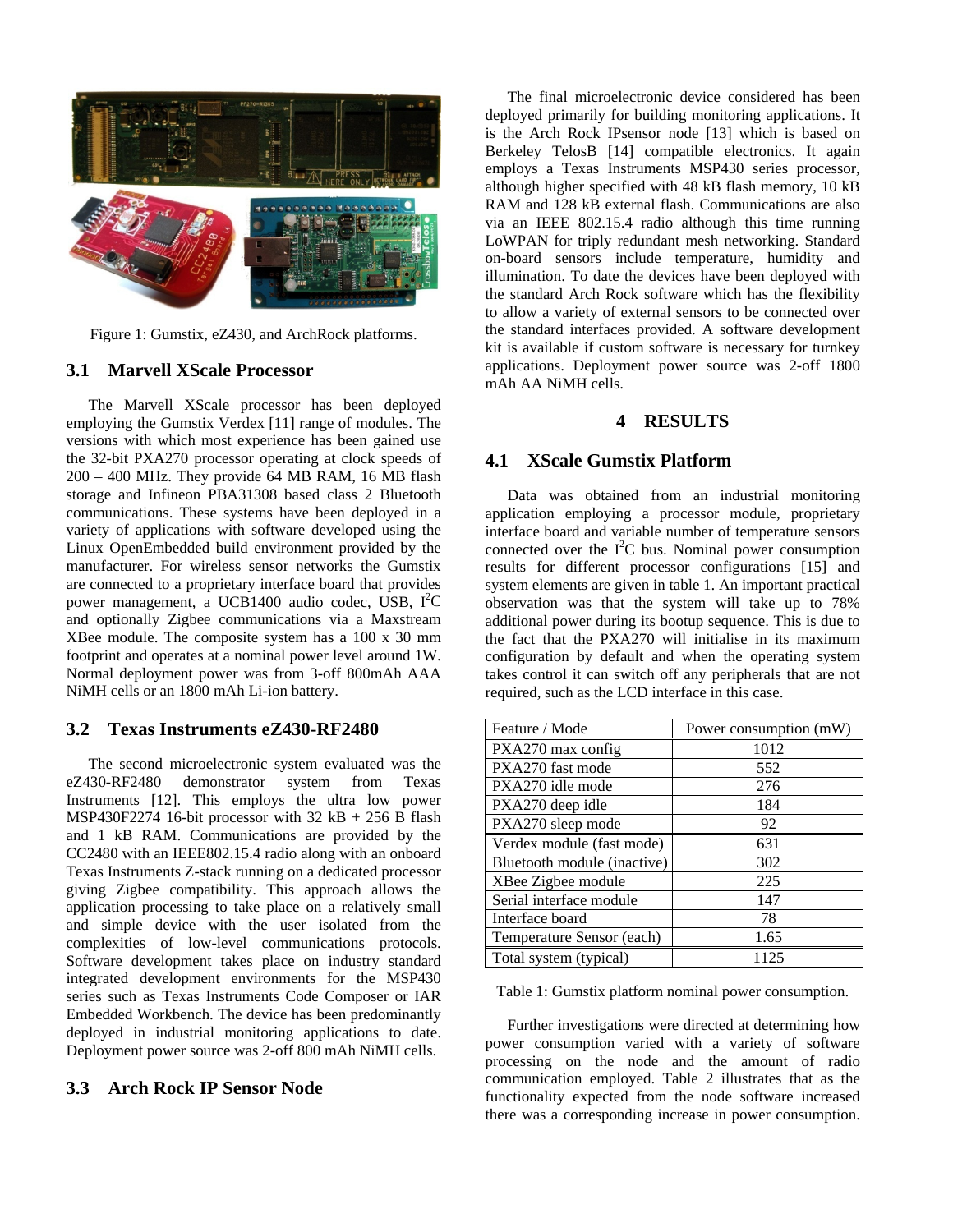It was noteworthy that wireless communications is an expensive resource in terms of power consumption. Using Bluetooth a 46% increase in power was observed when transmitting all node sensor data back to a base station at 4 Hz relative to processing and storing data locally. The transmission of data was more power hungry than reception. Reducing the sample rate naturally resulted in reduced power necessary for communications.

| System configuration       | Power consumption (mW) |
|----------------------------|------------------------|
| Idle mode                  | 585                    |
| Software sensor filter     | 718                    |
| Bluetooth communications   | 800                    |
| Filter and Bluetooth comms | 929                    |

Table 2: Gumstix power variation with configuration.

Figure 2 illustrates the power trend during the Gumstix platform boot and operation sequence. Significant observations include: additional power was consumed during boot-up and when comptational load was placed on the processor by running application processes. Making extensive use of radio communications also significantly enhanced the power consumption. Typical battery life for the Gumstix system in operational deployment was in the range 10 to 17 hours when running off AAA cells, dependent on software configuration.



Figure 2: Typical Gumstix platform power trend.

### **4.2 eZ480-RF2480**

Typical power consumption levels for the eZ430- RF2480 system are shown in table 3. The precise level was subject to some variation depending on the work that the MSP430 application processor and CC2480 Zigbee radio component are performing at any specific time. The power trend characteristic in figure 3 illustrates the typical variability that was observed. The main observations are that the CC2480 Zigbee processor consumes by far the greatest proportion of power in the system. The minimum power consumption level from an active CC2480 was at least 15 times that for the maximum observed power from the MSP430 and when radio communication was taking place this can rise to 38 times. The power management strategy in such systems is normally to switch the radio into an inactive state whenever possible and minimize the period over which data is transmitted. Typically battery life of the eZ430-RF2480 system operating from AAA cells in a monitoring application at a 1 Hz sample transmission rate is calculated to be of the order of 1 year.

| Feature / Mode        | Power consumption (mW) |
|-----------------------|------------------------|
| MSP430 Low power mode | 0.002                  |
| MSP430 Active         | 4 to 18                |
| Per active LED        | 7.5                    |
| CC2480 powered        | 36                     |
| CC2480 TX RX          | 91.5                   |
| Maximum observed      | 112                    |

Table 3: eZ430 nominal power consumption.



Figure 3: Typical eZ430 platform power trend.

### **4.3 Arch Rock IPsensor Node**

Power consumption values were evaluated for the Arch Rock IPsensor Node components during a typical building monitoring scenario. This involved the deployment of 10 sensor nodes within and outside a residential property. The nodes were configured to transmit environmental data back to a central Arch Rock PhyNet router and server combination at regular intervals.

| Feature / Mode    | Power consumption (mW) |
|-------------------|------------------------|
| Inactive mode     | 0.54                   |
| <b>Active LED</b> | 15                     |
| Regular pulse     | 63                     |
| Radio active      | $50 - 70$              |
| Maximum observed  |                        |

Table 4: Arch Rock (TelosB) nominal power consumption.

Summary results are shown in table 4. The data was acquired when operating on a 300 s sampling period and employing an external  $CO<sub>2</sub>$  sensor interface that required to be powered (from its own supply) for 10 s per measurement. Data was transmitted from sensor nodes back